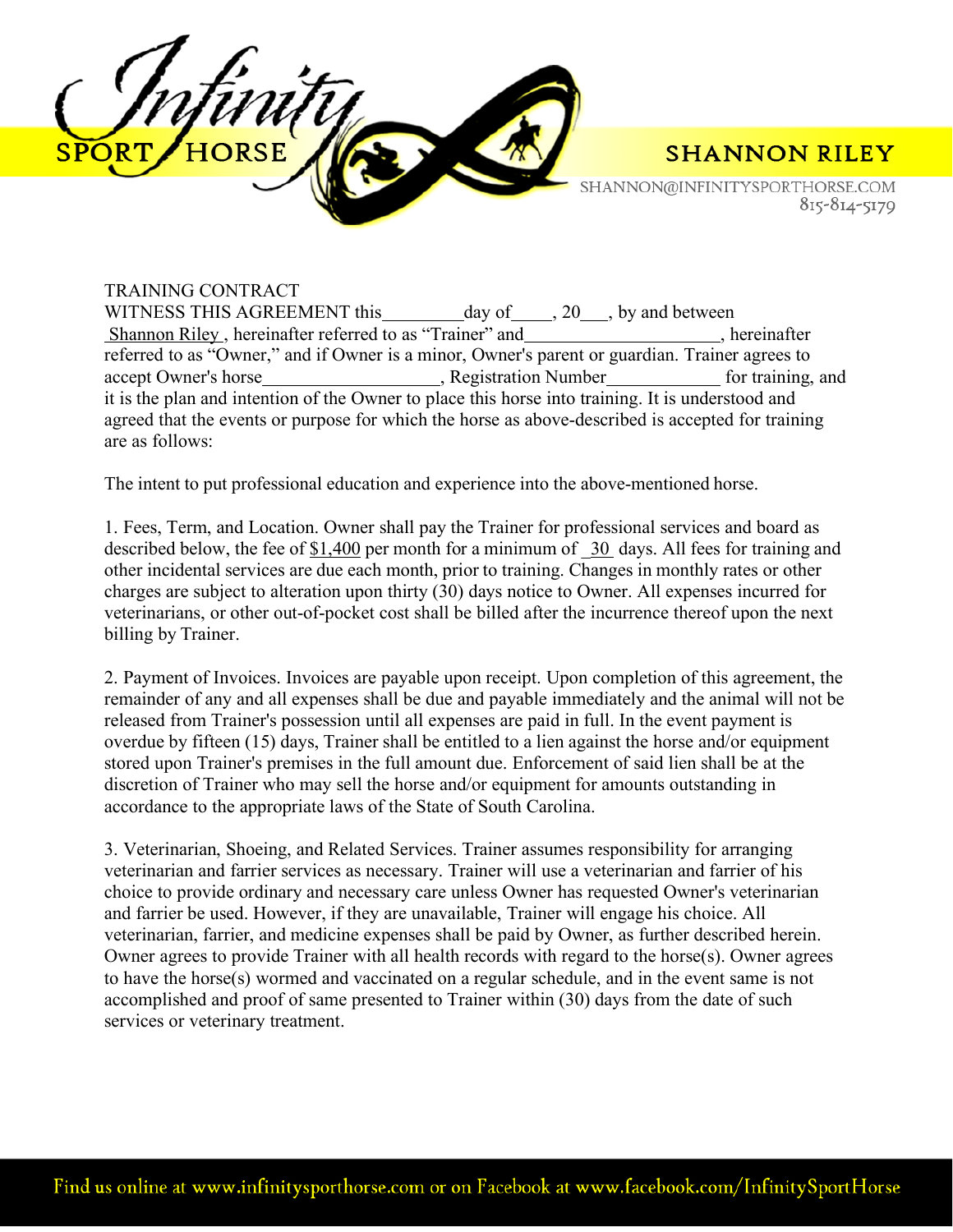

SHANNON@INFINITYSPORTHORSE.COM 815-814-5179

Trainer is authorized to arrange for such treatment, but not obligated to do so; such expense for same shall be the obligation of Owner, and upon presentation by Trainer of the bill for such services rendered, including service charges, such bill shall be paid within fifteen (15) days from the date the bill is submitted to the Owner. Trainer reserves the right to refuse any horse upon the premises if same does not appear to Trainer to be in good health, or is deemed dangerous or undesirable.

4. Training of Horse. The Trainer shall train horse and perform all services in accordance with generally accepted professional standards. Trainer cannot and does not guarantee the effect of the training program or that any particular results will be achieved, since this depends a great deal on the individual physical and mental ability of each horse. Trainer shall furnish all labor, provide suitable facilities and care for horse in an adequate manner with feed being determined by the Trainer. The Trainer has complete control over the manner of training and shall take all precautions for the proper performance thereof.

#### 5. Showing of Horse.

Trainer shall provide any necessary transportation to and from said show at the rate of \$0 for shows within 150 miles and \$0 for shows over 150 miles. In the event professional horse transportation services are utilized, Owner agrees to pay all said applicable charges. Owner shall pay for any and all entry fees, ground fees, stall and bedding fees, or other related charges incurred while horse is being shown or transported, including any and all lay-up charges in transit. Owner shall receive all trophies and ribbons. Owner shall receive 90% of all money earnings. Prior to the disbursement of any winnings, the party paying said entry fees shall be entitled to be reimbursed to the extent of  $100\%$  of said advances prior to all other such disbursements.

Planned show schedule over the next few months: n/A

6. Death of Horse. It is hereby agreed that in the event of the death of the horse, sale of the horse, or if the horse becomes unfit to train, Trainer has the option of accepting another horse, in accordance with this condition set forth herein within seven (7) days; or, in the alternative, termination this agreement upon payment of all expenses and fees. Trainer recommends insurance be carried.

7. Feed, Facilities, and Services. Trainer agrees to provide adequate feed and facilities for normal and reasonable care required to maintain the health and well-being of the animals in training. We feed Triple Crown, Free Choice salt, Free Choice coastal hay and alfalfa in the stalls. We recommend reaching out through SmartPak for additional supplements.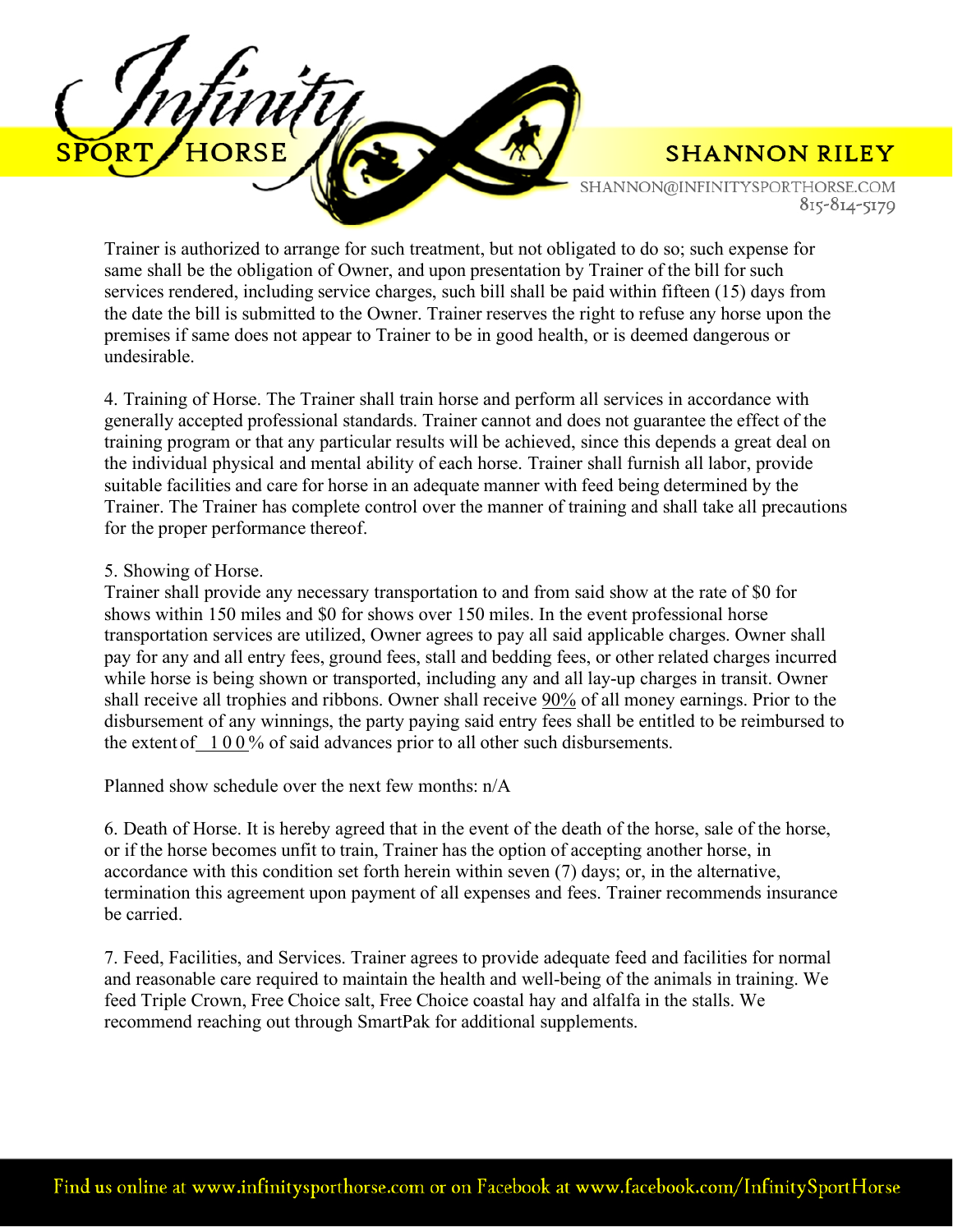

SHANNON@INFINITYSPORTHORSE.COM 815-814-5179

8. Risk of Loss and Standard of Care. During the time that the horse(s) is/are in custody of Trainer, Trainer shall not be liable for any sickness, disease, estray, theft, death, or injury which may be suffered by the horse(s) or any other cause of action whatsoever, arising out of or being connected in any way with the boarding of said horse(s), except in the event of negligence on the part of the Trainer, its agents, and/or employees. This includes, but is not limited to, any personal injury or disability the horse Owner, or Owner's guest, may receive on Trainer's premises.

The Owner fully understands that Trainer does not carry any insurance on any horses not owned by it for boarding or for any other purposes, whether public liability, accidental injury, theft, or equine mortality insurance and that all risks connected with boarding or for any other reason for which the horse(s) in the possession of, and on the premises of Trainer are to be borne by the Owner. The standard of care applicable to Trainer is that of ordinary care of a prudent horse owner and not as a compensated bailee. In no event shall Trainer be held liable to Owner for equine death or injury. Owner agrees to obtain equine insurance for any animals, at Owner's expense, or forego any claim for any amount. Owner agrees to disclose this entire agreement to Owner's insurance company and provide Trainer with the company's name, address, and policy number. Failure to disclose insurance information shall be at the Owner's risk

9. Inherent Risks and Assumption of Risk. The undersigned acknowledges there are inherent risks associated with equine activities such as described below, and hereby expressly assumes all risks associated with participating in such activities. The inherent risks include, but are not limited to the propensity of equines to behave in ways such as running, bucking, biting, kicking, shying, stumbling, rearing, falling, or stepping on, that may result in an injury, harm, or death to persons on or around them; the unpredictability of an equines reaction to such things as sounds, sudden movement, and unfamiliar objects, persons, or other animals; certain hazards such as surface and subsurface conditions, collisions with other animals; the limited availability of emergency medical care; and the potential of a participant to act in a negligent manner that may contribute to injury to the participant or others, such as failing to maintain control over the animal or not acting within such participants ability. Owner expressly releases Stable from any and all claims for personal injury or property damage, even if caused by negligence (if allowed by the laws of this State) by Stable or its representatives, agents, or employees.

#### WARNING

Under South Carolina law, an equine activity sponsor is not liable for an injury to, or the death of, a participant in equine activities resulting from the inherent risk of equine activities.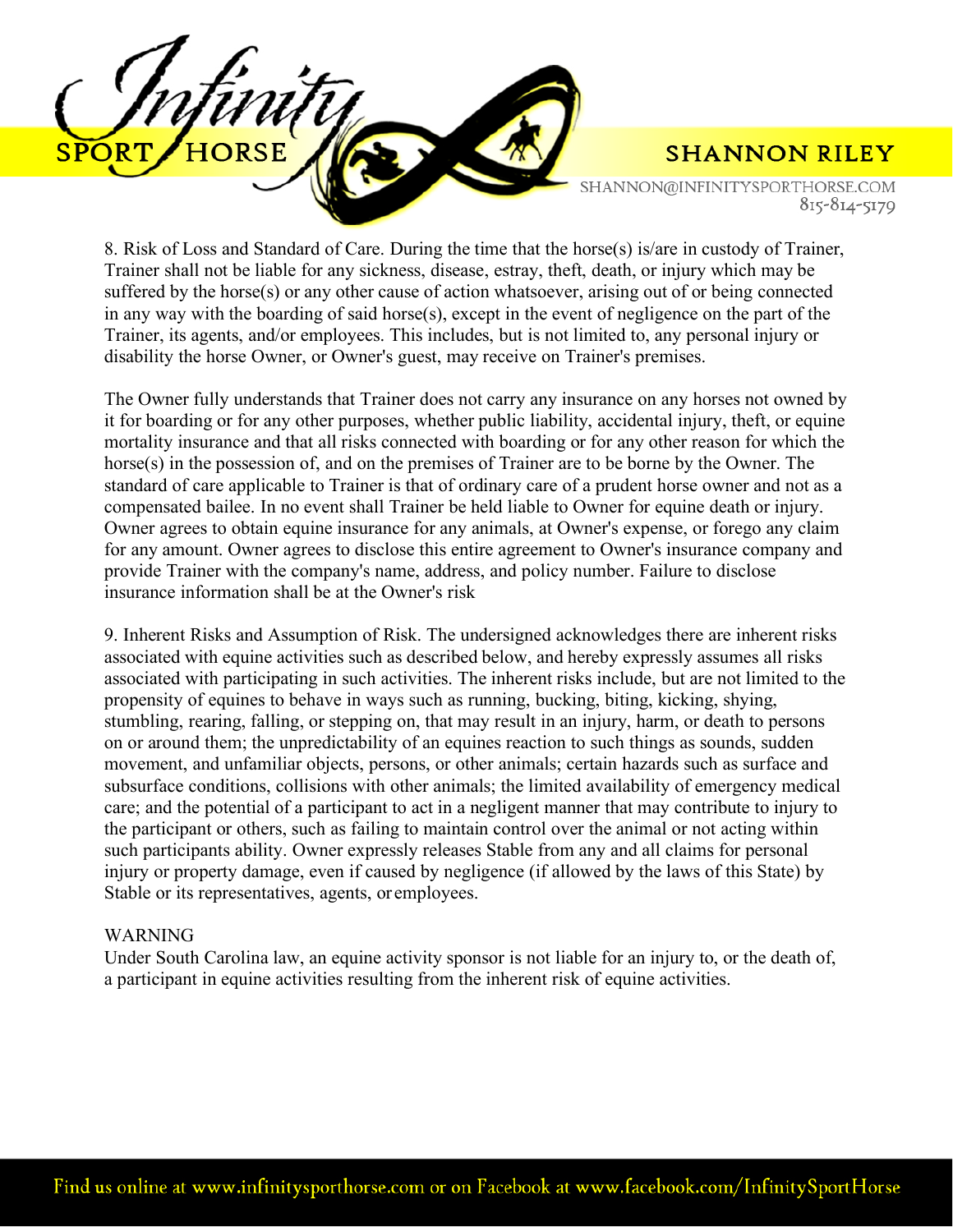

SHANNON@INFINITYSPORTHORSE.COM 815-814-5179

10. Hold Harmless. Owner agrees to hold Trainer harmless from any and all claims arising from damage or injury caused by said horse(s) to anyone and defend Trainer from any such claims. Owner agrees to disclose any and all hazardous or dangerous propensities of horse(s) boarded with Trainer. Trainer reserves the right to notify owner within seven (7) days of the horse's arrival if said horse, in Trainer's opinion, is dangerous, untrainable, unhealthy, handicapped, or otherwise unfit for training. Upon such notification, Owner shall remove said horse within seven (7) days, and all expenses incurred for the horse's stay shall be paid prior to departure. Upon payment of all fees, this contract shall be deemed terminated.

11. Emergency Care. Trainer agrees to attempt to contact Owner should Trainer determine veterinary treatment is needed for said horse(s), but, if Trainer is unable to contact Owner, Trainer is then authorized to secure emergency veterinary, and farrier care required for the health and wellbeing of said horse(s). All costs of such care secured shall be paid by Owner within fifteen  $(15)$ days from the date Owner receives notice thereof, or Trainer is authorized, as Owner's agent, to arrange direct billing to Owner. Trainer shall assume that Owner desires surgical care if recommended by a veterinarian in the event of colic, or other life-threatening illnesses, unless Trainer is instructed herein by Owner or on Owner's Information Sheets, that the horse(s) is/are not surgical candidates. Owner agrees to notify Trainer of any and all changes of address, emergency telephone numbers, itineraries, or other information reasonably necessary to contact Owner in the event of an emergency. In the event Owner departs for vacation or is otherwise unavailable, prior to departure Owner shall notify Trainer as to what party is authorized to make decisions in the Owner's place with regard to the health, well-being, and/or medical treatment of the horse(s).

12. Limitations of Actions. Any action or claim brought by Owner against Trainer for breach of this contract or for loss due to negligence must be brought within one (1) year of the date such claim or loss occurs.

13. Ownership-Coggins Test. Owner warrants that he owns the horse(s) and will provide proof satisfactory to Trainer of the negative Coggins test upon request.

14. Changes or Termination of This Agreement. It is agreed by the parties that this agreement may be changed or terminated by Trainer upon thirty (30) days notice, regardless of the rental or training period. Owner must provide 30-day notice of departure from Training program. All notices must be issued in writing unless otherwise agreed upon by the parties. The posting of updated rate schedules in a conspicuous or open place in Trainer's office shall constitute notice of any and all rate changes or regulation changes as may be deemed appropriate by Trainer.

15. Rules and Regulations. The Owner agrees to abide by all the rules and regulations of the Trainer. In the event someone other than the owner shall call for the horse(s), such person shall have written authority signed by the Owner to obtain said horse(s).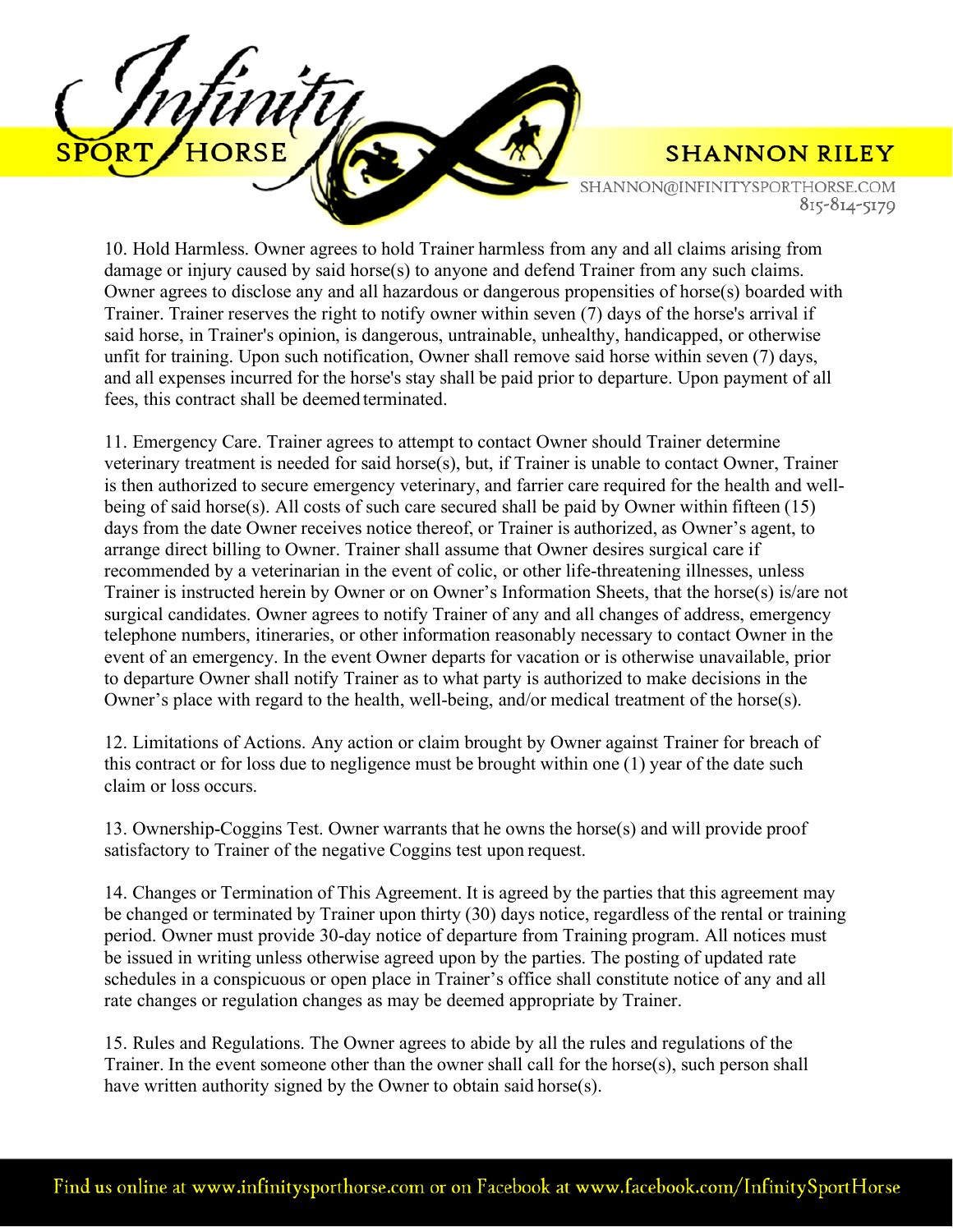

SHANNON@INFINITYSPORTHORSE.COM 815-814-5179

16. Right of Lien. The Owner is given notice that the Trainer has a right of lien as set forth in the laws of the State of South Carolina, for the amount due for the board and keep of such horse(s), and also for storage and services, and shall have the right, without process of law, to retain said horse(s) and other property until the amount of said indebtedness is discharged. However, Trainer will not be obligated to retain and/or maintain the horse(s) in question in the event amount of the bill exceeds the anticipated unregistered value of the horse(s). In the event Trainer exercises Trainer's lien rights as above described for non-payment, this agreement shall constitute a Bill of Sale and authorization to process transfer applications from any breed registration as may be applicable to said horse(s) upon affidavit by Trainer's representatives setting forth the material facts of the default and foreclosure as well as Trainer's compliance with foreclosure procedures as required by law. In the event collection of this account is turned over to an attorney, Owner agrees to pay all attorneys' fees, costs, and other related expenses for which a minimum charge of \$1,000.00 will be assessed.

17. Property in Storage on Trainer's Premises. Owner may store certain tack and equipment on the premises of Trainer at no additional charge to Owner, however, Trainer shall not be responsible for the theft, loss, damage, or disappearance of any tack or equipment or other property stored at the facility as same is stored at the Owner's risk. Trainer shall not be liable for the theft, loss, damage, or disappearance of any tack or equipment taken to horse shows or clinics.

18. Entire Agreement. This contract represents the entire agreement between the parties. No other agreements, promises, or representations, verbal or implied, are included herein unless specifically stated in this written agreement. This contract is made and entered into in the State of Trainers stable, and shall be enforced and interpreted in accordance with the laws of said State.

19. Enforceability of Contract and Severability. In the event one or more parts of this contract are found to be unenforceable or illegal, the other portions hereof shall be deemed in full force and effect.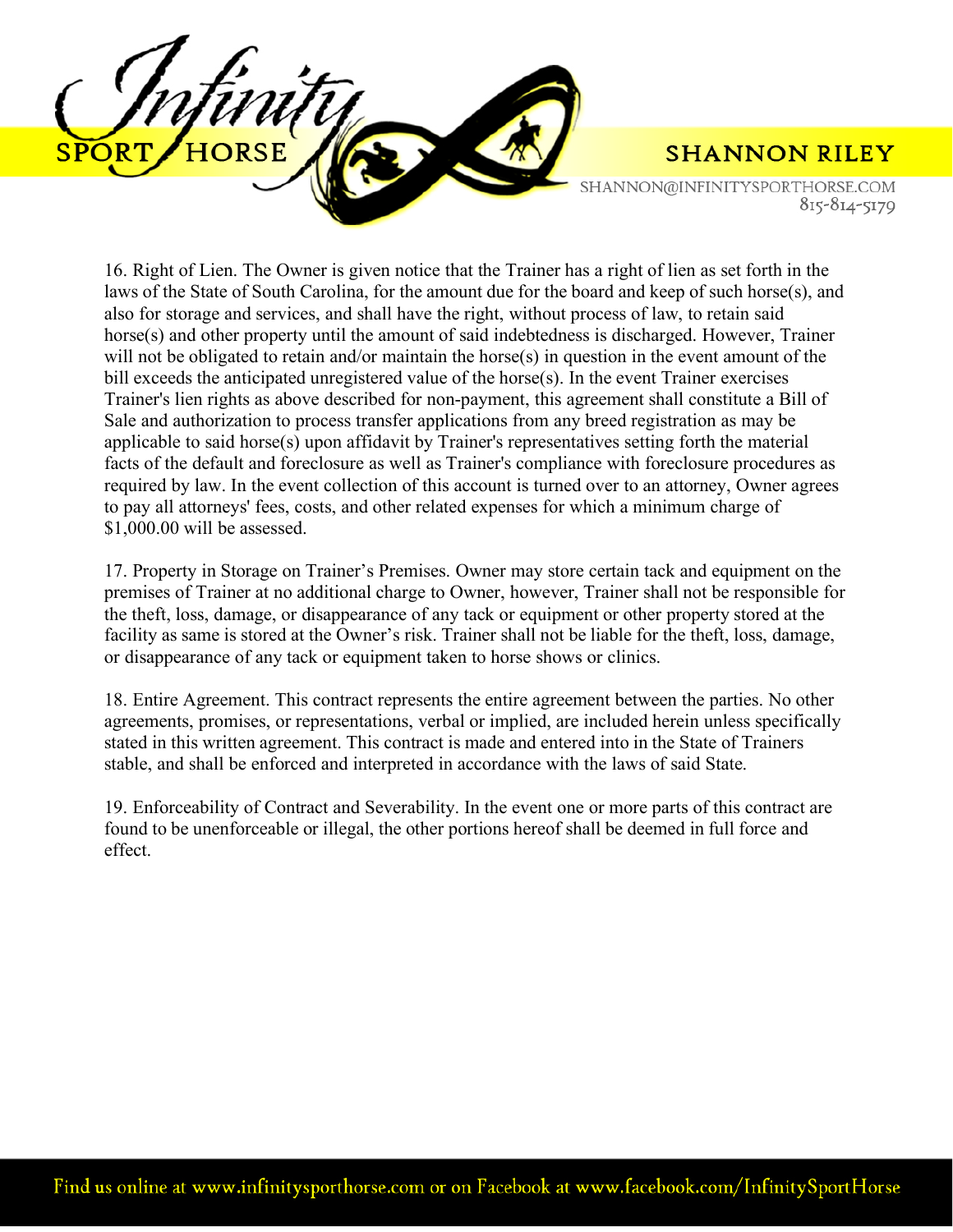



SHANNON@INFINITYSPORTHORSE.COM 815-814-5179

SIGNER STATEMENT OF AWARENESS I/WE THE UNDERSIGNED, HAVE READ AND DO UNDERSTAND THE FOREGOING AGREEMENT, WARNINGS, ASSUMPTION OF RISK, AND RELEASE AGREEMENT. I/WE FURTHER ATTEST THAT ALL STATED FACTS ARE TRUE AND ACCURATE.

| SIGNATURE OF OWNER #1:                                                                                                                                                                                                        |                                                                                                                                                                                                                               |
|-------------------------------------------------------------------------------------------------------------------------------------------------------------------------------------------------------------------------------|-------------------------------------------------------------------------------------------------------------------------------------------------------------------------------------------------------------------------------|
|                                                                                                                                                                                                                               | DATE:                                                                                                                                                                                                                         |
|                                                                                                                                                                                                                               |                                                                                                                                                                                                                               |
|                                                                                                                                                                                                                               | DATE:                                                                                                                                                                                                                         |
|                                                                                                                                                                                                                               | SIGNATURE OF TRAINER: VALUE OF TRAINER OF TRAINER OF TRAINER OF TRAINER.                                                                                                                                                      |
|                                                                                                                                                                                                                               | DATE:                                                                                                                                                                                                                         |
|                                                                                                                                                                                                                               |                                                                                                                                                                                                                               |
| <b>OWNER INFORMATION:</b>                                                                                                                                                                                                     |                                                                                                                                                                                                                               |
|                                                                                                                                                                                                                               |                                                                                                                                                                                                                               |
|                                                                                                                                                                                                                               |                                                                                                                                                                                                                               |
|                                                                                                                                                                                                                               |                                                                                                                                                                                                                               |
|                                                                                                                                                                                                                               |                                                                                                                                                                                                                               |
|                                                                                                                                                                                                                               | Daytime Phone: 2008 and 2008 and 2008 and 2008 and 2008 and 2008 and 2008 and 2008 and 2008 and 2008 and 2008 and 2008 and 2008 and 2008 and 2008 and 2008 and 2008 and 2008 and 2008 and 2008 and 2008 and 2008 and 2008 and |
|                                                                                                                                                                                                                               |                                                                                                                                                                                                                               |
|                                                                                                                                                                                                                               |                                                                                                                                                                                                                               |
| E-mail: example and the set of the set of the set of the set of the set of the set of the set of the set of the set of the set of the set of the set of the set of the set of the set of the set of the set of the set of the |                                                                                                                                                                                                                               |